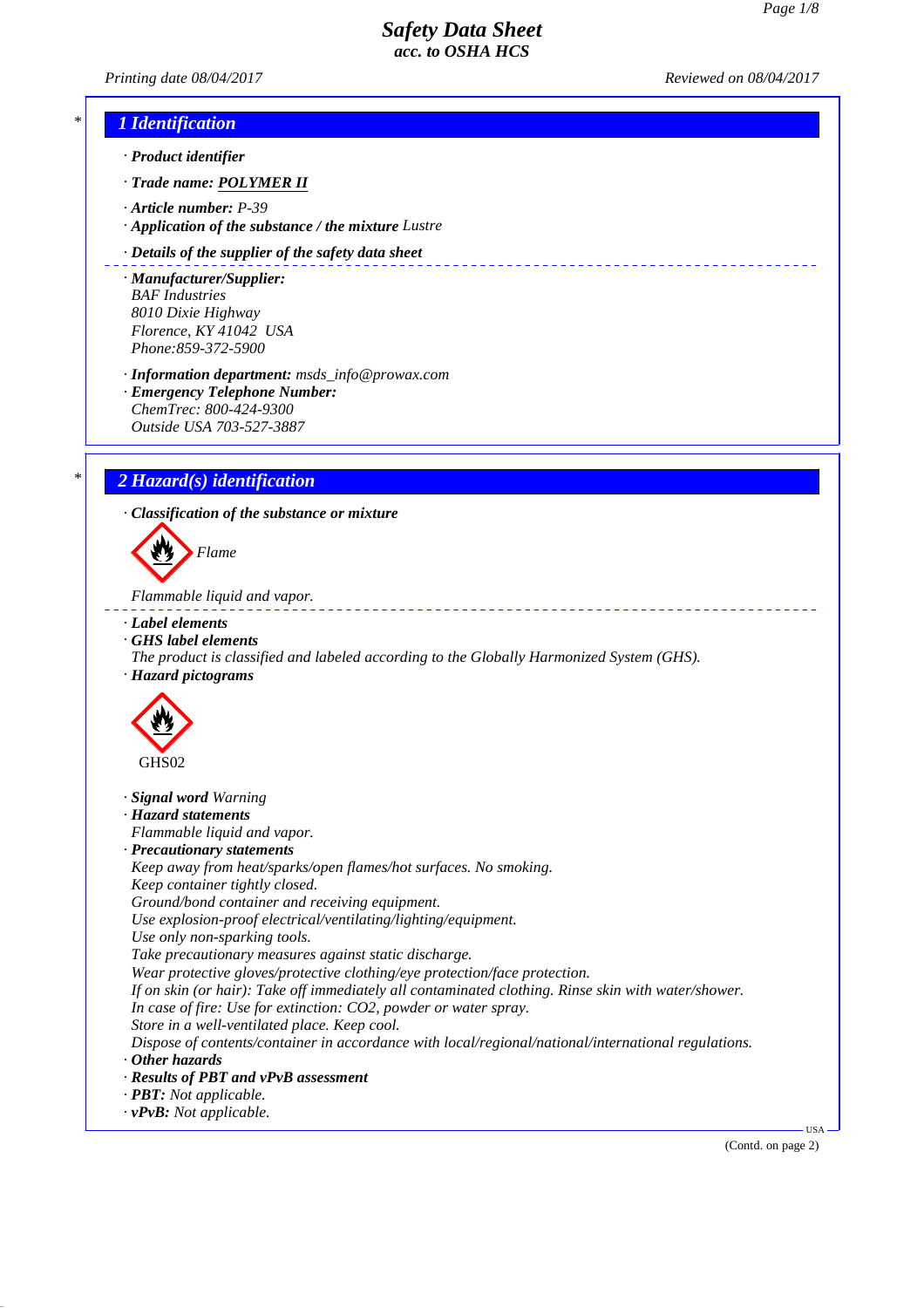*Printing date 08/04/2017 Reviewed on 08/04/2017*

*Trade name: POLYMER II*

(Contd. of page 1)

### *\* 3 Composition/information on ingredients*

#### *· Chemical characterization: Mixtures*

*· Description: Mixture of the substances listed below with nonhazardous additions.*

## *· Dangerous components:*

*64742-88-7 medium aliphatic hydrocarbon 10-25%*

*64742-47-8 Distillates (petroleum), hydrotreated light 2.5-10%*

### *\* 4 First-aid measures*

- *· Description of first aid measures*
- *· After inhalation: Supply fresh air; consult doctor in case of complaints.*
- *· After skin contact: Generally the product does not irritate the skin.*
- *· After eye contact: Rinse opened eye for several minutes under running water.*
- *· After swallowing: If symptoms persist consult doctor.*
- *· Information for doctor:*
- *· Most important symptoms and effects, both acute and delayed No further relevant information available.*
- *· Indication of any immediate medical attention and special treatment needed*
- *No further relevant information available.*

### *\* 5 Fire-fighting measures*

- *· Extinguishing media*
- *· Suitable extinguishing agents:*
- *CO2, extinguishing powder or water spray. Fight larger fires with water spray or alcohol resistant foam.*
- *· Special hazards arising from the substance or mixture No further relevant information available.*
- *· Advice for firefighters*
- *· Protective equipment: No special measures required.*

## *\* 6 Accidental release measures*

- *· Personal precautions, protective equipment and emergency procedures Wear protective equipment. Keep unprotected persons away.*
- *· Environmental precautions:*
- *Dilute with plenty of water.*

*Do not allow to enter sewers/ surface or ground water.*

- *· Methods and material for containment and cleaning up: Absorb with liquid-binding material (sand, diatomite, acid binders, universal binders, sawdust). Ensure adequate ventilation.*
- *· Reference to other sections No dangerous substances are released.*
- 

*See Section 7 for information on safe handling.*

- *See Section 8 for information on personal protection equipment.*
- *See Section 13 for disposal information.*

# *\* 7 Handling and storage*

- *· Handling:*
- *· Precautions for safe handling No special precautions are necessary if used correctly.*
- *· Information about protection against explosions and fires:*
- *Keep ignition sources away Do not smoke. Protect against electrostatic charges.*

(Contd. on page 3)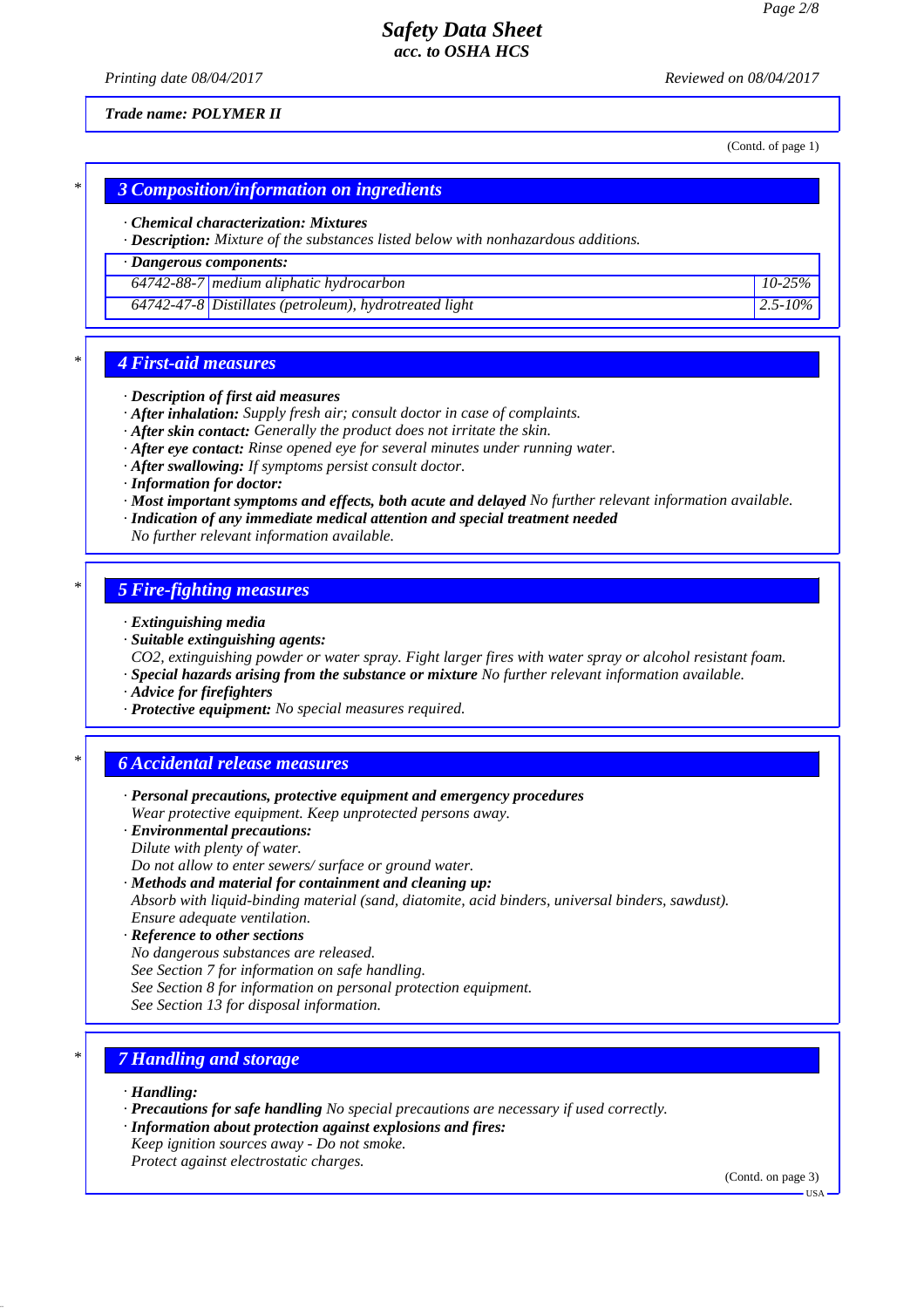*Printing date 08/04/2017 Reviewed on 08/04/2017*

#### *Trade name: POLYMER II*

(Contd. of page 2)

- *· Conditions for safe storage, including any incompatibilities*
- *· Storage:*
- *· Requirements to be met by storerooms and receptacles: No special requirements.*
- *· Information about storage in one common storage facility: Not required.*
- *· Further information about storage conditions: Keep receptacle tightly sealed.*
- *· Specific end use(s) No further relevant information available.*

### *\* 8 Exposure controls/personal protection*

- *· Additional information about design of technical systems: No further data; see item 7.*
- *· Control parameters*
- *· Components with limit values that require monitoring at the workplace:*
- *The product does not contain any relevant quantities of materials with critical values that have to be monitored at the workplace.*
- *· Additional information: The lists that were valid during the creation were used as basis.*
- *· Exposure controls*
- *· Personal protective equipment:*
- *· General protective and hygienic measures: Wash hands before breaks and at the end of work.*
- *· Breathing equipment: Not required.*
- *· Protection of hands:*

*The glove material has to be impermeable and resistant to the product/ the substance/ the preparation. Due to missing tests no recommendation to the glove material can be given for the product/ the preparation/ the chemical mixture.*

*Selection of the glove material on consideration of the penetration times, rates of diffusion and the degradation*

*· Material of gloves*

*The selection of the suitable gloves does not only depend on the material, but also on further marks of quality and varies from manufacturer to manufacturer. As the product is a preparation of several substances, the resistance of the glove material can not be calculated in advance and has therefore to be checked prior to the application.*

*· Penetration time of glove material*

*The exact break through time has to be found out by the manufacturer of the protective gloves and has to be observed.*

*· Eye protection:*



*Tightly sealed goggles*

# *\* 9 Physical and chemical properties · Information on basic physical and chemical properties · General Information · Appearance: Form: Liquid Color: Dark beige · Odor: Solvent-like · Odor threshold: Not determined. · pH-value at 20 °C (68 °F): 9.2 · Change in condition Melting point/Melting range: Undetermined. Boiling point/Boiling range: 100 °C (212 °F)* (Contd. on page 4) USA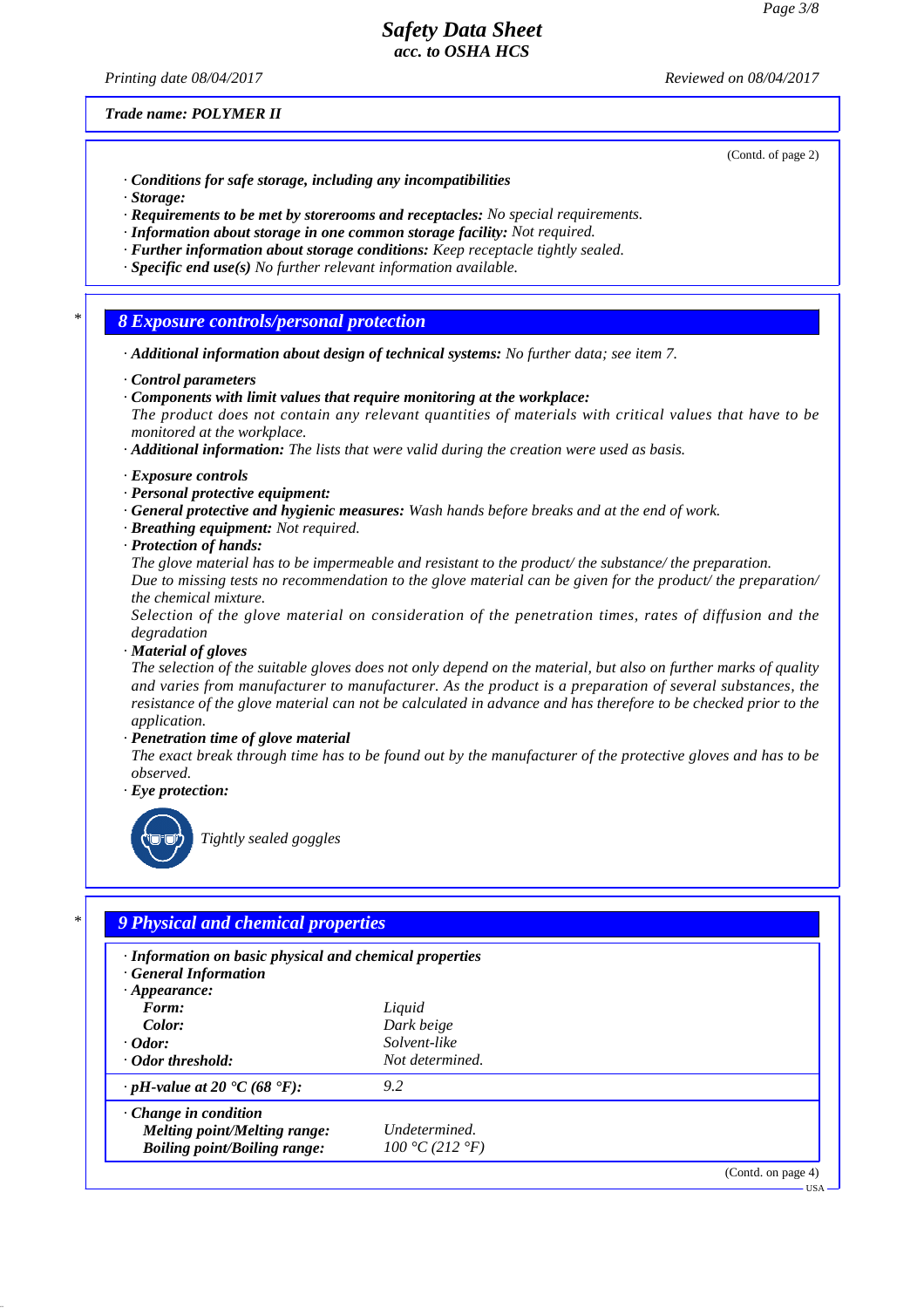*Printing date 08/04/2017 Reviewed on 08/04/2017*

|  | Trade name: POLYMER II |  |
|--|------------------------|--|
|--|------------------------|--|

|                                                                                                                      | (Contd. of page 3)                                                                            |
|----------------------------------------------------------------------------------------------------------------------|-----------------------------------------------------------------------------------------------|
| · Flash point:                                                                                                       | 42 °C (108 °F)                                                                                |
| · Flammability (solid, gaseous):                                                                                     | Not applicable.                                                                               |
| · Ignition temperature:                                                                                              | 210 °C (410 °F)                                                                               |
| $\cdot$ Decomposition temperature:                                                                                   | Not determined.                                                                               |
| · Auto igniting:                                                                                                     | Product is not selfigniting.                                                                  |
| · Danger of explosion:                                                                                               | Product is not explosive. However, formation of explosive air/vapor<br>mixtures are possible. |
| $\cdot$ Explosion limits:<br>Lower:                                                                                  | $0.8$ Vol $\%$                                                                                |
| <b>Upper:</b>                                                                                                        | 6.0 Vol %                                                                                     |
| $\cdot$ Vapor pressure at 20 $\rm{C}$ (68 $\rm{F}$ ):                                                                | $23$ hPa (17 mm Hg)                                                                           |
| $\cdot$ Density at 20 $\cdot$ C (68 $\cdot$ F):<br>· Relative density<br>· Vapor density<br>$\cdot$ Evaporation rate | 0.9886 $g/cm^3$ (8.25 lbs/gal)<br>Not determined.<br>Not determined.<br>Not determined.       |
| · Solubility in / Miscibility with<br>Water:                                                                         | Fully miscible.                                                                               |
| · Partition coefficient (n-octanol/water): Not determined.                                                           |                                                                                               |
| · Viscosity:<br>Dynamic at 20 $\textdegree$ C (68 $\textdegree$ F):<br>Kinematic:                                    | $4000$ mPas<br>Not determined.                                                                |
| · Solvent content:<br>Organic solvents:<br>Water:<br><b>VOC</b> content:                                             | 24.0%<br>57.8%<br>14.1%<br>139.4 g/l / 1.16 lb/gl                                             |
| <b>Solids content:</b><br>$·$ Other information                                                                      | 15.5%<br>No further relevant information available.                                           |

## *\* 10 Stability and reactivity*

*· Reactivity No further relevant information available.*

*· Chemical stability*

*· Thermal decomposition / conditions to be avoided: No decomposition if used according to specifications.*

*· Possibility of hazardous reactions No dangerous reactions known.*

*· Conditions to avoid No further relevant information available.*

- *· Incompatible materials: No further relevant information available.*
- *· Hazardous decomposition products: No dangerous decomposition products known.*

### *\* 11 Toxicological information*

*· Information on toxicological effects*

*· Acute toxicity:*

*· LD/LC50 values that are relevant for classification:*

*64742-88-7 medium aliphatic hydrocarbon*

| Oral   | LD50 | $\geq 6500$ mg/kg (rat)    |
|--------|------|----------------------------|
| Dermal | LD50 | $\vert$ > 3000 mg/kg (rab) |

(Contd. on page 5)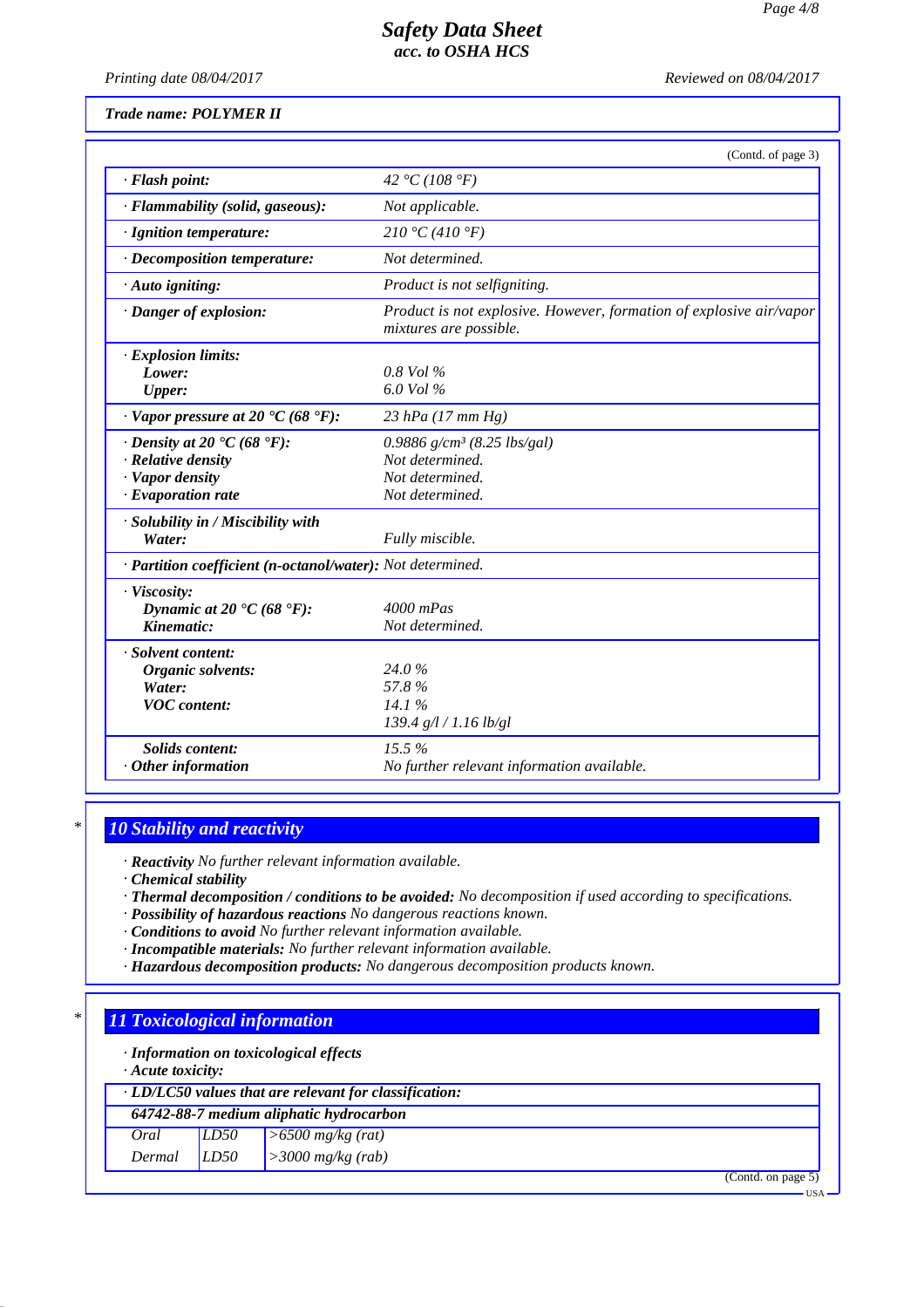*Printing date 08/04/2017 Reviewed on 08/04/2017*

(Contd. of page 4)

#### *Trade name: POLYMER II*

#### *Inhalative LC50/4 h >14 mg/l (rat)*

### *· Primary irritant effect:*

*· on the skin: No irritant effect.*

*· on the eye: No irritating effect.*

*· Sensitization: No sensitizing effects known.*

*· Additional toxicological information:*

#### *· Carcinogenic categories*

*· IARC (International Agency for Research on Cancer)*

*14808-60-7 silica 1* 

*· NTP (National Toxicology Program)*

*14808-60-7 silica K* 

### *· OSHA-Ca (Occupational Safety & Health Administration)*

*None of the ingredients is listed.*

## *\* 12 Ecological information*

#### *· Toxicity*

- *· Aquatic toxicity: No further relevant information available.*
- *· Persistence and degradability No further relevant information available.*
- *· Behavior in environmental systems:*
- *· Bioaccumulative potential No further relevant information available.*
- *· Mobility in soil No further relevant information available.*
- *· Additional ecological information:*
- *· General notes:*
- *Water hazard class 1 (Self-assessment): slightly hazardous for water*

*Do not allow undiluted product or large quantities of it to reach ground water, water course or sewage system.*

- *· Results of PBT and vPvB assessment*
- *· PBT: Not applicable.*
- *· vPvB: Not applicable.*
- *· Other adverse effects No further relevant information available.*

## *\* 13 Disposal considerations*

#### *· Waste treatment methods*

*· Recommendation:*

*Must not be disposed of together with household garbage. Do not allow product to reach sewage system.*

- *· Uncleaned packagings:*
- *· Recommendation: Disposal must be made according to official regulations.*
- *· Recommended cleansing agent: Water, if necessary with cleansing agents.*

| $\cdot$ UN-Number               |                                             |
|---------------------------------|---------------------------------------------|
| $\cdot$ <i>DOT</i>              | NA1993                                      |
| $\cdot$ ADR, ADN, IMDG          | Void                                        |
| $\cdot$ IATA                    | <i>UN1993</i>                               |
| $\cdot$ UN proper shipping name |                                             |
| $\cdot$ <i>DOT</i>              | COMBUSTIBLE LIQUID, N.O.S (medium aliphatic |
|                                 | hydrocarbon)                                |
| $\cdot$ ADR, ADN, IMDG          | Void                                        |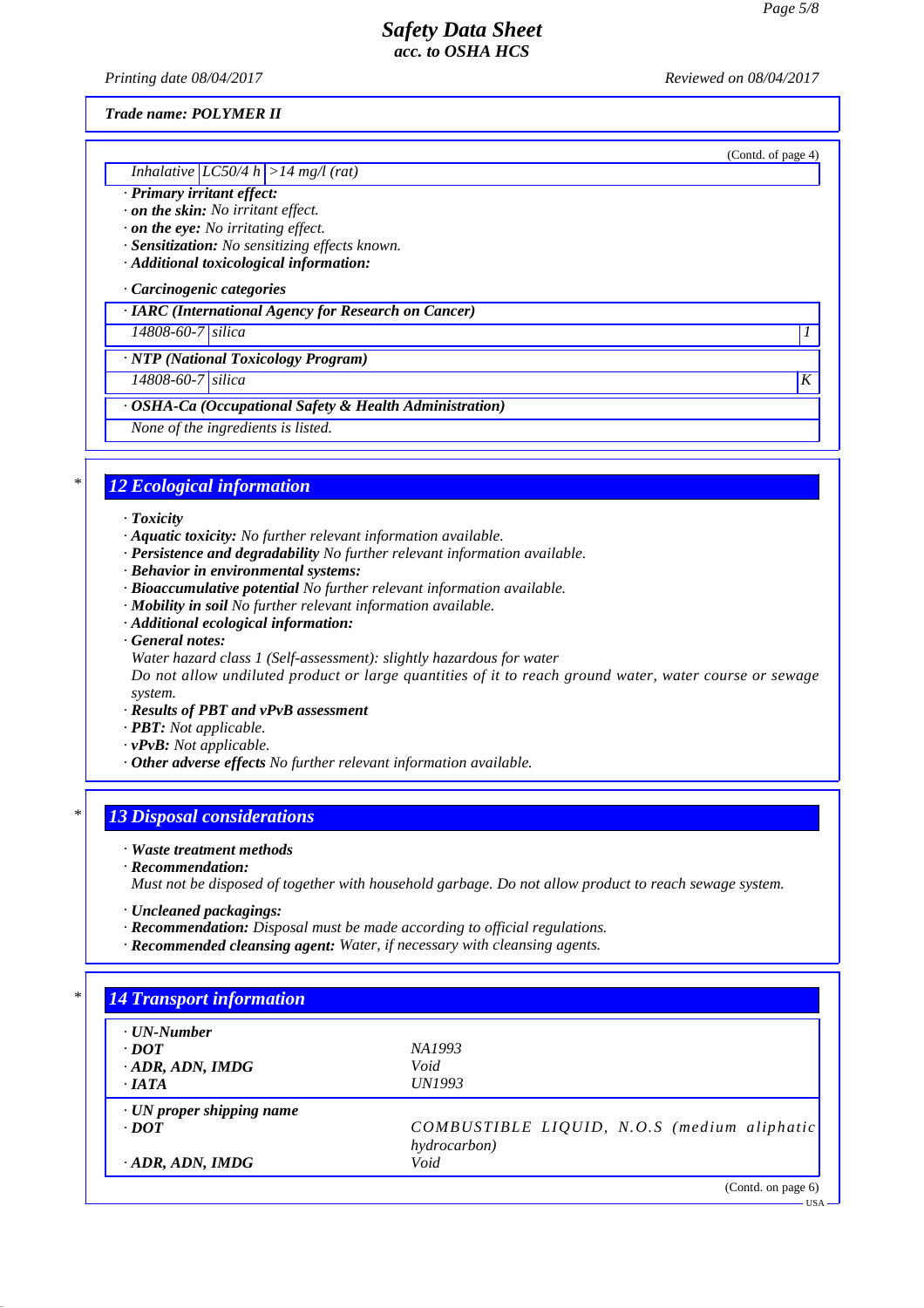*Printing date 08/04/2017 Reviewed on 08/04/2017*

*Trade name: POLYMER II*

|                                                                                     | (Contd. of page 5)                                      |
|-------------------------------------------------------------------------------------|---------------------------------------------------------|
| ·IATA                                                                               | FLAMMABLE LIQUID, N.O.S. (medium aliphatic hydrocarbon) |
| · Transport hazard class(es)                                                        |                                                         |
| $\cdot$ DOT                                                                         |                                                         |
|                                                                                     |                                                         |
| $\cdot$ Class                                                                       | 3 Combustible liquids                                   |
| $\cdot$ Label                                                                       | 3<br><u> - - - - - - - - - - - -</u>                    |
| · ADR, ADN, IMDG                                                                    |                                                         |
| $\cdot Class$                                                                       | Void                                                    |
| $\cdot$ IATA                                                                        |                                                         |
|                                                                                     |                                                         |
| $\cdot$ Class                                                                       | 3 Flammable liquids                                     |
| $-Label$                                                                            | 3                                                       |
| · Packing group                                                                     |                                                         |
| $\cdot$ DOT, IATA                                                                   | III                                                     |
| $\cdot$ ADR, IMDG                                                                   | Void                                                    |
| · Environmental hazards:                                                            |                                                         |
| · Marine pollutant:                                                                 | N <sub>O</sub>                                          |
| · Special precautions for user                                                      | Not applicable.                                         |
| · Stowage Category                                                                  | A                                                       |
| · Transport in bulk according to Annex II of<br><b>MARPOL73/78 and the IBC Code</b> | Not applicable.                                         |
| · Transport/Additional information:                                                 |                                                         |
| $\cdot$ <i>DOT</i>                                                                  |                                                         |
| · Quantity limitations                                                              | On passenger aircraft/rail: 60 L                        |
|                                                                                     | On cargo aircraft only: 220 L                           |
| · UN "Model Regulation":                                                            | Void                                                    |

# *\* 15 Regulatory information*

*· Safety, health and environmental regulations/legislation specific for the substance or mixture · Sara*

*· Section 355 (extremely hazardous substances):*

*None of the ingredients is listed.*

*· Section 313 (Specific toxic chemical listings):*

*67-56-1 methanol*

*· TSCA (Toxic Substances Control Act) All ingredients are listed*

*· Proposition 65*

*· Chemicals known to cause cancer:*

*None of the ingredients is listed.*

*· Chemicals known to cause reproductive toxicity for females:*

*None of the ingredients is listed.*

(Contd. on page 7)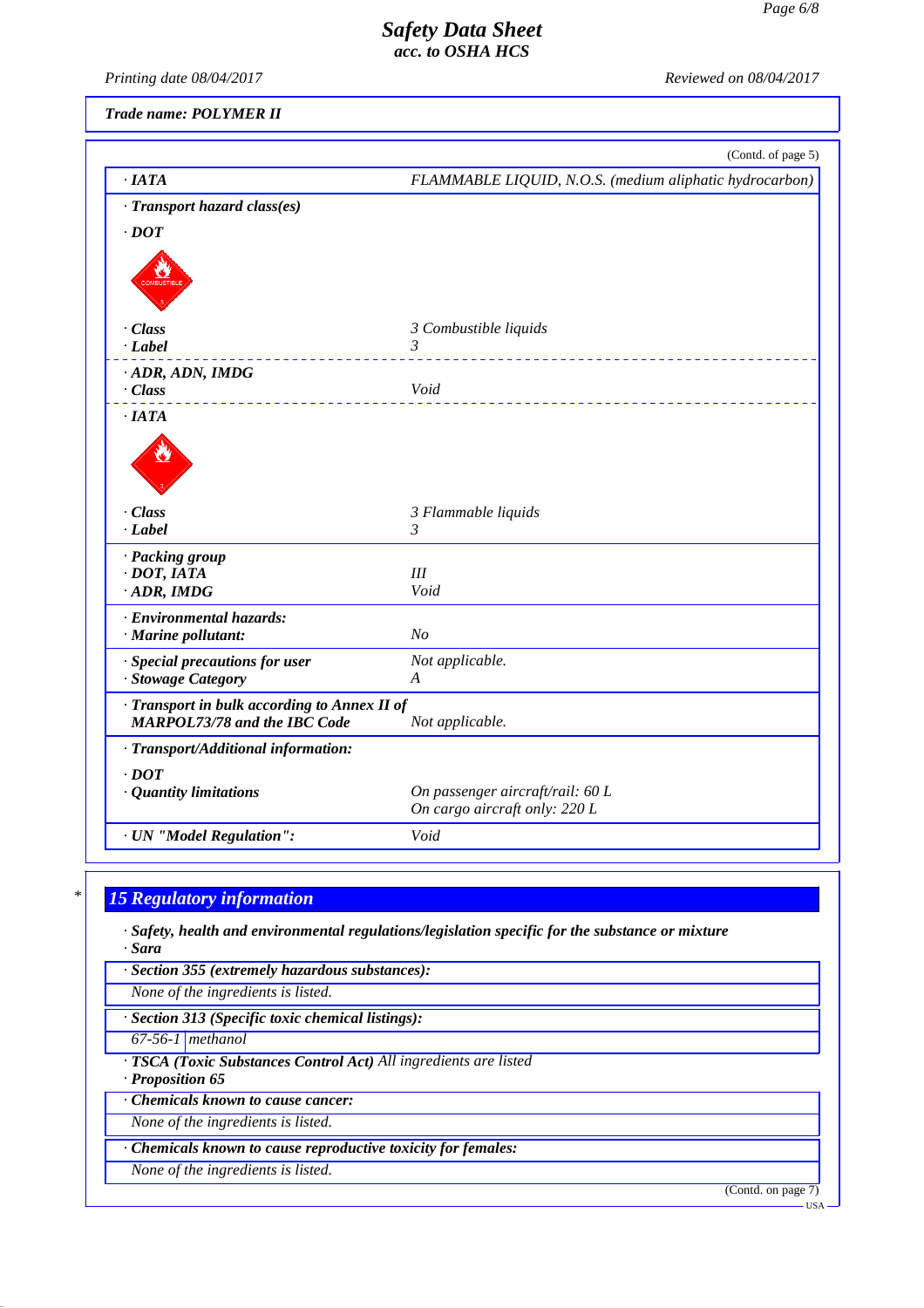*Printing date 08/04/2017 Reviewed on 08/04/2017*

(Contd. of page 6)

*Trade name: POLYMER II*

*· Chemicals known to cause reproductive toxicity for males:*

*None of the ingredients is listed.*

*· Chemicals known to cause developmental toxicity:*

*67-56-1 methanol*

*· Carcinogenic categories*

*· EPA (Environmental Protection Agency)*

*None of the ingredients is listed.*

*· TLV (Threshold Limit Value established by ACGIH)*

*14808-60-7 silica A2*

*· NIOSH-Ca (National Institute for Occupational Safety and Health)*

*14808-60-7 silica*

*· GHS label elements*

*The product is classified and labeled according to the Globally Harmonized System (GHS).*

*· Hazard pictograms*



*· Signal word Warning*

*· Hazard statements*

*Flammable liquid and vapor.*

*· Precautionary statements*

*Keep away from heat/sparks/open flames/hot surfaces. No smoking. Keep container tightly closed.*

*Ground/bond container and receiving equipment.*

*Use explosion-proof electrical/ventilating/lighting/equipment.*

*Use only non-sparking tools.*

*Take precautionary measures against static discharge.*

*Wear protective gloves/protective clothing/eye protection/face protection.*

*If on skin (or hair): Take off immediately all contaminated clothing. Rinse skin with water/shower.*

*In case of fire: Use for extinction: CO2, powder or water spray.*

*Store in a well-ventilated place. Keep cool.*

*Dispose of contents/container in accordance with local/regional/national/international regulations.*

*· Chemical safety assessment: A Chemical Safety Assessment has not been carried out.*

### *16 Other information*

*This information is based on our present knowledge. However, this shall not constitute a guarantee for any specific product features and shall not establish a legally valid contractual relationship.*

*· Date of preparation / last revision 08/04/2017 / 24*

*· Abbreviations and acronyms: RID: Règlement international concernant le transport des marchandises dangereuses par chemin de fer (Regulations Concerning the International Transport of Dangerous Goods by Rail) ICAO: International Civil Aviation Organisation ADR: Accord européen sur le transport des marchandises dangereuses par Route (European Agreement concerning the International Carriage of Dangerous Goods by Road) IMDG: International Maritime Code for Dangerous Goods DOT: US Department of Transportation IATA: International Air Transport Association ACGIH: American Conference of Governmental Industrial Hygienists EINECS: European Inventory of Existing Commercial Chemical Substances ELINCS: European List of Notified Chemical Substances CAS: Chemical Abstracts Service (division of the American Chemical Society) VOC: Volatile Organic Compounds (USA, EU) LC50: Lethal concentration, 50 percent*

(Contd. on page 8)